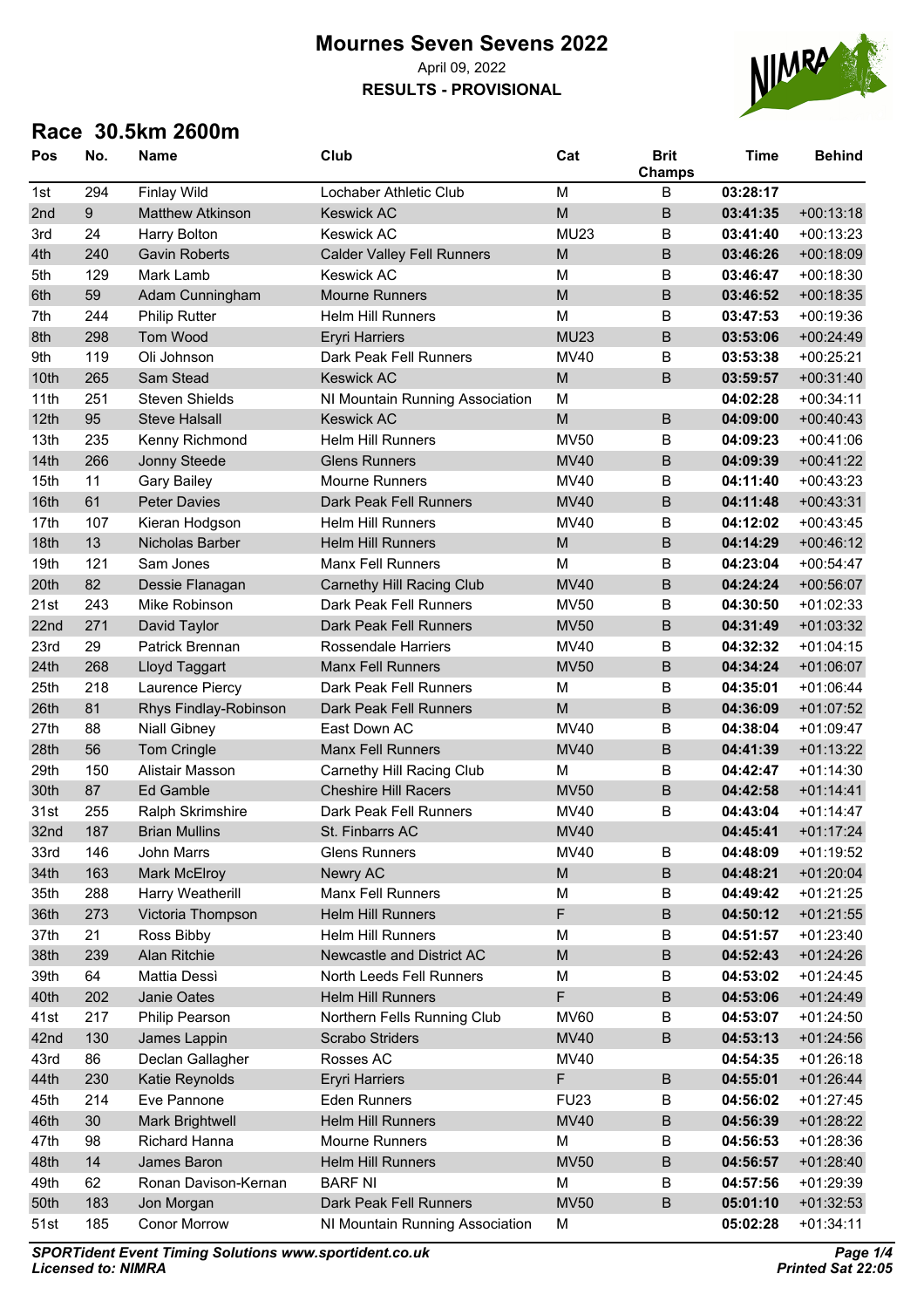#### **Mournes Seven Sevens 2022** April 09, 2022

# **RESULTS - PROVISIONAL**



| Pos   | No.            | <b>Name</b>                | Club                             | Cat         | <b>Brit</b><br>Champs | <b>Time</b> | <b>Behind</b> |
|-------|----------------|----------------------------|----------------------------------|-------------|-----------------------|-------------|---------------|
| 52nd  | 151            | Dale Mathers               | <b>Mourne Runners</b>            | <b>MV50</b> | B                     | 05:06:23    | $+01:38:06$   |
| 53rd  | 90             | <b>Mary Gillie</b>         | <b>Eryri Harriers</b>            | <b>FV40</b> | $\overline{B}$        | 05:06:42    | $+01:38:25$   |
| 54th  | $\mathbf{1}$   | Mark Adamson               | <b>BARF NI</b>                   | M           | B                     | 05:10:03    | $+01:41:46$   |
| 55th  | 227            | Simon Reeve                | North Belfast Harriers           | <b>MV40</b> | $\sf B$               | 05:11:51    | $+01:43:34$   |
| 56th  | 73             | <b>Bianca Dyer</b>         | <b>Helm Hill Runners</b>         | <b>FV40</b> | B                     | 05:12:08    | $+01:43:51$   |
| 57th  | 264            | <b>Craig Stansfield</b>    | <b>Rossendale Harriers</b>       | <b>MV50</b> | $\mathsf B$           | 05:12:14    | $+01:43:57$   |
| 58th  | 246            | Conor Savage               | Lagan Valley Orienteers          | M           |                       | 05:12:43    | $+01:44:26$   |
| 59th  | 223            | Peter Purcell              | North Down AC                    | M           | $\sf B$               | 05:12:44    | $+01:44:27$   |
| 60th  | 274            | Rachel Thorley             | Dark Peak Fell Runners           | F           | B                     | 05:12:54    | $+01:44:37$   |
| 61st  | 173            | <b>Dominic McLarnon</b>    | Moneyglass and District Runners  | <b>MV40</b> | $\sf B$               | 05:14:41    | $+01:46:24$   |
| 62nd  | 89             | Jonathan Gibson            | North Down AC                    | M           | B                     | 05:15:19    | $+01:47:02$   |
| 63rd  | 178            | Nicki McPeak               | <b>IMRA</b>                      | <b>MV40</b> |                       | 05:15:20    | $+01:47:03$   |
| 64th  | 34             | <b>Ethan Butler</b>        | Dark Peak Fell Runners           | M           | B                     | 05:17:24    | $+01:49:07$   |
| 65th  | 159            | <b>Craig McCauley</b>      | <b>Mourne Runners</b>            | <b>MV40</b> | $\sf B$               | 05:18:31    | $+01:50:14$   |
| 66th  | 137            | Jake Lodge                 | Pudsey & Bramley AC              | M           | B                     | 05:18:34    | $+01:50:17$   |
| 67th  | 114            | <b>Owain Hunt Williams</b> | <b>Eryri Harriers</b>            | M           | $\overline{B}$        | 05:19:49    | $+01:51:32$   |
| 68th  | 77             | <b>Helen Elmore</b>        | Dark Peak Fell Runners           | <b>FV50</b> | B                     | 05:20:26    | $+01:52:09$   |
| 69th  | 293            | Simon Whittaker            | <b>Helm Hill Runners</b>         | <b>MV40</b> | $\sf B$               | 05:20:40    | $+01:52:23$   |
| 70th  | 101            | Alistair Hearn             | <b>Helm Hill Runners</b>         | <b>MV50</b> | B                     | 05:20:52    | $+01:52:35$   |
| 71st  | 100            | Norman Hayhurst            | <b>Bowland Fell Runners</b>      | <b>MV60</b> | B                     | 05:21:47    | $+01:53:30$   |
| 72nd  | 284            | <b>Liam Vines</b>          | <b>IMRA</b>                      | MV40        |                       | 05:21:53    | $+01:53:36$   |
| 73rd  | 27             | <b>Edward Box</b>          | Ambleside AC                     | <b>MV40</b> | B                     | 05:22:40    | $+01:54:23$   |
| 74th  | 210            | Pol O'Murchu               | <b>IMRA</b>                      | MV40        |                       | 05:26:10    | $+01:57:53$   |
| 75th  | 220            | <b>Rachel Pilling</b>      | Pudsey & Bramley AC              | F           | B                     | 05:26:30    | $+01:58:13$   |
| 76th  | 122            | Mike Jordan                | <b>IMRA</b>                      | M           |                       | 05:26:39    | $+01:58:22$   |
| 77th  | 170            | Paul Mckelvey              | Rosses AC                        | <b>MV40</b> |                       | 05:26:45    | $+01:58:28$   |
| 78th  | 249            | Rod Scott                  | <b>Helm Hill Runners</b>         | MV40        | B                     | 05:27:49    | $+01:59:32$   |
| 79th  | 85             | David Gallagher            | <b>BARF NI</b>                   | <b>MU23</b> | $\sf B$               | 05:30:50    | $+02:02:33$   |
| 80th  | 3              | Nia Albiston               | <b>Eryri Harriers</b>            | <b>FV40</b> | B                     | 05:31:18    | $+02:03:01$   |
| 81st  | 16             | Louise Beetlestone         | <b>Eryri Harriers</b>            | <b>FV40</b> | $\overline{B}$        | 05:31:19    | $+02:03:02$   |
| 82nd  | 283            | Peter Valkema              | Newry AC                         | M           | B                     | 05:31:28    | $+02:03:11$   |
| 83rd  | 70             | Mark Dugan                 | <b>Ballydrain Harriers</b>       | <b>MV50</b> | B                     | 05:31:51    | $+02:03:34$   |
| 84th  | 145            | Alasdair Mair              | North Down AC                    | М           | B                     | 05:32:36    | $+02:04:19$   |
| 85th  | 74             | Jacob Dyer                 | Helm Hill Runners                | <b>MV50</b> | $\sf B$               | 05:33:23    | $+02:05:06$   |
| 86th  | 104            | Michelle Hetherington      | Carnethy Hill Racing Club        | <b>FV50</b> | B                     | 05:34:07    | $+02:05:50$   |
| 87th  | 105            | <b>Brian Hickey</b>        | <b>Cheshire Hill Racers</b>      | <b>MV50</b> | $\sf B$               | 05:35:01    | $+02:06:44$   |
| 88th  | 162            | Ryan Mcdonald              | Newcastle and District AC        | MV40        | B                     | 05:35:06    | $+02:06:49$   |
| 89th  | 189            | Kerri Munn-Bookless        | NI Mountain Running Association  | <b>FV40</b> |                       | 05:35:14    | $+02:06:57$   |
| 90th  | 92             | Deborah Gowans             | <b>Accrington Road Runners</b>   | <b>FV50</b> | B                     | 05:36:23    | $+02:08:06$   |
| 91st  | 76             | <b>Marcel Ellison</b>      | Rossendale Harriers & AC         | <b>MV40</b> | $\sf B$               | 05:38:19    | $+02:10:02$   |
| 92nd  | 106            | Jonny Hobson               | Physio & Co                      | MV40        |                       | 05:40:04    | $+02:11:47$   |
| 93rd  | 69             | <b>Michael Dowling</b>     | Panells AC                       | <b>MV40</b> |                       | 05:41:29    | $+02:13:12$   |
| 94th  | 290            | Elizabeth Wheeler          | <b>Glens Runners</b>             | <b>FV40</b> | B                     | 05:41:48    | $+02:13:31$   |
| 95th  | 229            | Alan Renville              | Carnethy Hill Racing Club        | <b>MV50</b> | $\sf B$               | 05:43:32    | $+02:15:15$   |
| 96th  | 219            | <b>Graham Pilling</b>      | Pudsey & Bramley AC              | MV40        | B                     | 05:44:01    | $+02:15:44$   |
| 97th  | 127            | Mark King                  | Newcastle and District AC        | <b>MV50</b> | $\sf B$               | 05:44:08    | $+02:15:51$   |
| 98th  | 161            | R Mccormick                | Dromore AC                       | MV40        | B                     | 05:44:23    | $+02:16:06$   |
| 99th  | $\overline{4}$ | <b>Clive Allen</b>         | Helm Hill Runners                | <b>MV50</b> | $\sf B$               | 05:44:59    | $+02:16:42$   |
| 100th | 48             | Clive Coffey               | Physio & Co                      | <b>MV50</b> |                       | 05:46:23    | $+02:18:06$   |
| 101st | 46             | <b>Alex Coakley</b>        | <b>Carnethy Hill Racing Club</b> | <b>MV40</b> | $\sf B$               | 05:48:58    | $+02:20:41$   |
| 102nd | 166            | Peter McEvoy               | Mourne Runners                   | M           | B                     | 05:49:06    | +02:20:49     |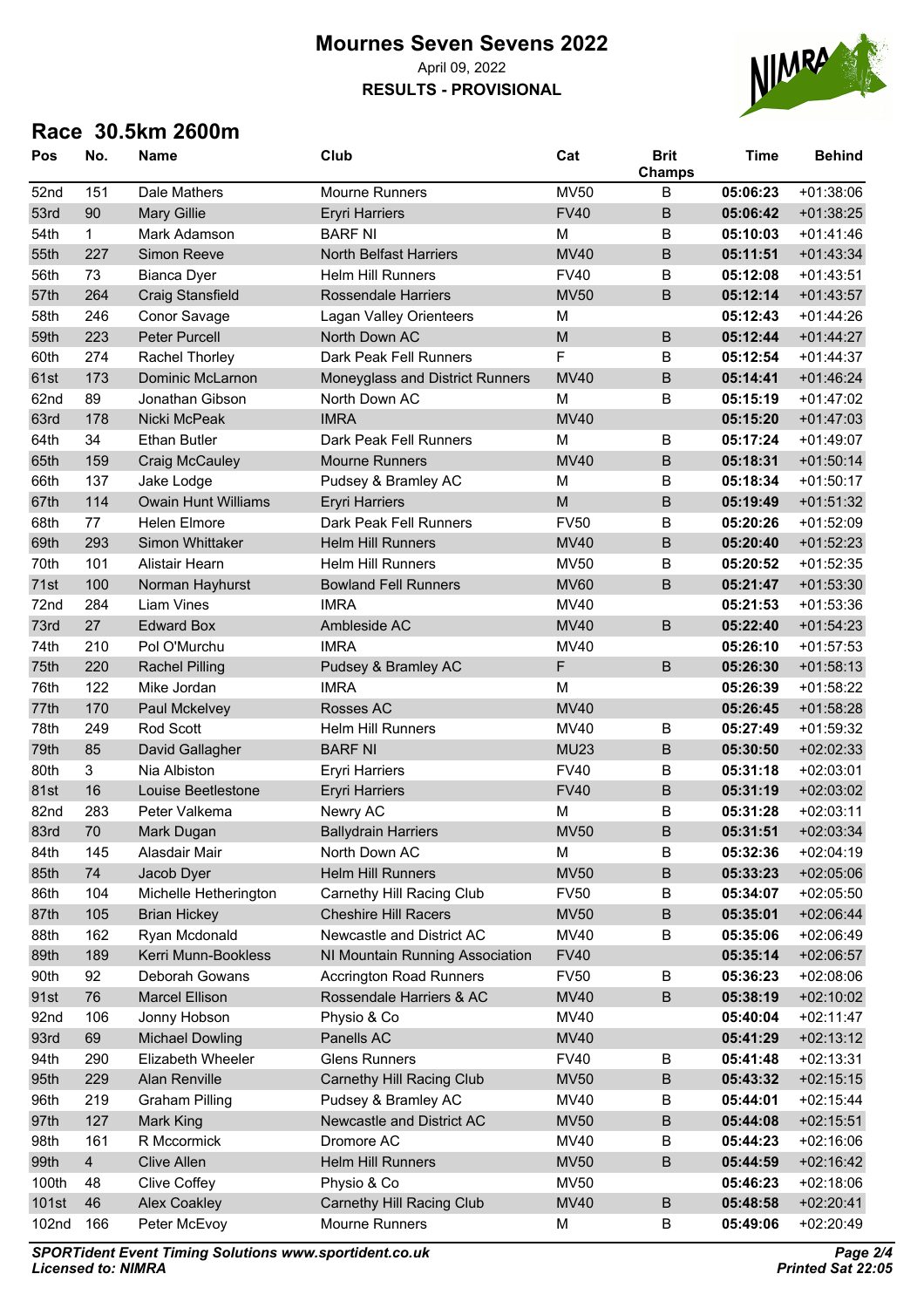#### **Mournes Seven Sevens 2022** April 09, 2022

# **RESULTS - PROVISIONAL**



| Pos          | No.            | <b>Name</b>            | Club                                  | Cat         | <b>Brit</b><br><b>Champs</b> | <b>Time</b> | <b>Behind</b> |
|--------------|----------------|------------------------|---------------------------------------|-------------|------------------------------|-------------|---------------|
| <b>103rd</b> | 19             | leuan Belshaw          | <b>Eryri Harriers</b>                 | M           | B                            | 05:49:13    | $+02:20:56$   |
| 104th        | 97             | Kevin Hamill           | <b>North East Runners</b>             | <b>MV40</b> |                              | 05:50:59    | $+02:22:42$   |
| 105th        | 279            | <b>Andrew Topping</b>  | Dromore AC                            | MV40        | B                            | 05:51:03    | $+02:22:46$   |
| 106th=       | 263            | <b>Daniel Squires</b>  | Lagan Valley AC                       | M           | B                            | 05:51:18    | $+02:23:01$   |
| 106th= 8     |                | Kyle Arbuthnot         | <b>Willowfield Harriers</b>           | M           | B                            | 05:51:18    | $+02:23:01$   |
| 108th        | 143            | <b>Karl Maguire</b>    | Unattached                            | <b>MV40</b> |                              | 05:51:23    | $+02:23:06$   |
| 109th        | 120            | Ben Johnston           | <b>Omagh Harriers</b>                 | M           | $\sf B$                      | 05:54:08    | $+02:25:51$   |
| 110th        | 133            | Jackie Lee             | <b>Eryri Harriers</b>                 | <b>FV40</b> | $\sf B$                      | 05:54:39    | $+02:26:22$   |
| 111th        | 272            | Andy Thompson          | <b>Helm Hill Runners</b>              | MV40        | B                            | 05:54:47    | $+02:26:30$   |
| 112th        | 131            | <b>Andrew Larkin</b>   | <b>IMRA</b>                           | <b>MV40</b> |                              | 05:55:20    | $+02:27:03$   |
| 113th        | 231            | Jenny Rice             | <b>Helm Hill Runners</b>              | F           | $\sf B$                      | 05:56:10    | $+02:27:53$   |
| 114th        | 238            | <b>Phil Riley</b>      | Helm Hill Runners                     | <b>MV40</b> | B                            | 05:57:11    | $+02:28:54$   |
| 115th        | 281            | <b>Andrew Trafford</b> | <b>IMRA</b>                           | <b>MV50</b> |                              | 05:57:41    | +02:29:24     |
| 116th        | 135            | <b>Andrew Linsley</b>  | Trim AC                               | <b>MV40</b> |                              | 05:58:53    | $+02:30:36$   |
| 117th        | 262            | Kelly-Anne Speight     | Unattached                            | F           |                              | 05:59:05    | $+02:30:48$   |
| 118th        | 31             | Pearse Brogan          | Newcastle and District AC             | M           | B                            | 05:59:20    | $+02:31:03$   |
| 119th        | $\overline{c}$ | Mark Agnew             | <b>Mercia Fell Runners</b>            | <b>MV50</b> | B                            | 05:59:45    | $+02:31:28$   |
| 120th        | 257            | David Smyth            | Unattached                            | M           |                              | 06:00:40    | $+02:32:23$   |
| 121st        | 216            | Ronald Peacock         | Unattached                            | <b>MV40</b> |                              | 06:04:30    | $+02:36:13$   |
| <b>122nd</b> | 96             | Darren Hamill          | <b>BARF NI</b>                        | M           | B                            | 06:04:58    | $+02:36:41$   |
| <b>123rd</b> | 286            | <b>Steve Wathall</b>   | <b>Black Combe Runners</b>            | <b>MV60</b> | B                            | 06:05:00    | $+02:36:43$   |
| 124th        | 10             | John Bagge             | <b>Helm Hill Runners</b>              | <b>MV60</b> | B                            | 06:05:23    | $+02:37:06$   |
| 125th        | 41             | <b>Barry Cassidy</b>   | <b>Carrick Aces</b>                   | MV40        |                              | 06:06:31    | $+02:38:14$   |
| 126th        | 181            | Paul Moore             | <b>BARF NI</b>                        | <b>MV40</b> | $\sf B$                      | 06:07:34    | $+02:39:17$   |
| 127th        | 117            | Robert Jamison         | Lagan Valley Orienteers               | M           |                              | 06:08:20    | $+02:40:03$   |
| 128th        | 212            | Owen O'Neill           | <b>Westerlands Cross Country Club</b> | <b>MV40</b> | $\sf B$                      | 06:08:36    | $+02:40:19$   |
| 129th        | 228            | Rodrigo Reis           | <b>Shettleston Harriers</b>           | MV40        | B                            | 06:10:04    | $+02:41:47$   |
| 130th        | 179            | James Millar           | <b>Mourne Runners</b>                 | M           | $\sf B$                      | 06:11:18    | $+02:43:01$   |
| 131st        | 113            | Megan Hughes           | <b>Eryri Harriers</b>                 | <b>FV40</b> | B                            | 06:12:26    | $+02:44:09$   |
| <b>132nd</b> | 152            | <b>Denise Mathers</b>  | <b>Mourne Runners</b>                 | <b>FV50</b> | $\overline{B}$               | 06:14:16    | $+02:45:59$   |
| <b>133rd</b> | 78             | <b>Anthony Emmet</b>   | <b>Helm Hill Runners</b>              | <b>MV40</b> | B                            | 06:17:45    | $+02:49:28$   |
| 134th        | 109            | Keith G Holmes         | Dark Peak Fell Runners                | <b>MV60</b> | B                            | 06:20:21    | $+02:52:04$   |
| 135th= 233   |                | <b>Alison Richards</b> | Helm Hill Runners                     | <b>FV40</b> | B                            | 06:26:10    | $+02:57:53$   |
| $135$ th=    | 237            | Jayne Rigby            | Helm Hill Runners                     | <b>FV40</b> | $\sf B$                      | 06:26:10    | $+02:57:53$   |
| 137th        | 193            | <b>Tim Murray</b>      | <b>Helm Hill Runners</b>              | <b>MV60</b> | B                            | 06:26:14    | $+02:57:57$   |
| 138th        | 124            | <b>Brian Kennedy</b>   | <b>Carnethy Hill Racing Club</b>      | <b>MV40</b> | $\sf B$                      | 06:26:20    | $+02:58:03$   |
| 139th        | 53             | Duncan Corrie          | <b>Willowfield Harriers</b>           | М           | B                            | 06:28:21    | $+03:00:04$   |
| 140th        | 205            | John O'Donovan         | <b>AJAX</b>                           | M           |                              | 06:34:48    | $+03:06:31$   |
| 141st        | 208            | Gabriel O'Leary        | Finn valley ac                        | MV40        |                              | 06:36:29    | $+03:08:12$   |
| 142nd        | 252            | <b>Dermot Shiels</b>   | Rathfarnham WSAF AC                   | <b>MV40</b> |                              | 06:37:30    | $+03:09:13$   |
| 143rd        | 225            | lan Rainey             | Newry City Runners AC                 | MV40        | B                            | 06:41:31    | $+03:13:14$   |
| 144th        | 204            | Kieran O'Byrne         | Watergrasshill AC                     | M           |                              | 06:43:03    | $+03:14:46$   |
| 145th        | 174            | Catherine McLaughlin   | <b>Glens Runners</b>                  | <b>FV40</b> | B                            | 06:46:59    | $+03:18:42$   |
| 146th        | 291            | Joanna Wheeler Connon  | <b>Glens Runners</b>                  | <b>FV40</b> | $\sf B$                      | 06:47:00    | $+03:18:43$   |
| 147th        | 195            | Christopher Neasham    | <b>BARF NI</b>                        | M           | B                            | 06:53:07    | $+03:24:50$   |
| 148th        | 72             | Nicola Duncan          | Carnethy Hill Racing Club             | <b>FV40</b> | $\sf B$                      | 06:53:14    | $+03:24:57$   |
| 149th        | 153            | Eugene Mc Cafferty     | Rosses AC                             | MV40        |                              | 07:00:17    | $+03:32:00$   |
| 150th        | 287            | <b>Andy Watts</b>      | <b>Cheshire Hill Racers</b>           | <b>MV60</b> | $\sf B$                      | 07:02:47    | $+03:34:30$   |
| 151st        | 213            | Anthony O'Reilly       | <b>IMRA</b>                           | MV40        |                              | 07:10:35    | $+03:42:18$   |
| <b>152nd</b> | 160            | Jurgita Mccormick      | Dromore AC                            | <b>FV40</b> | $\sf B$                      | 07:12:46    | $+03:44:29$   |
| 153rd        | 232            | Nicola Rice            | <b>IMRA</b>                           | <b>FV40</b> |                              | 07:12:59    | $+03:44:42$   |